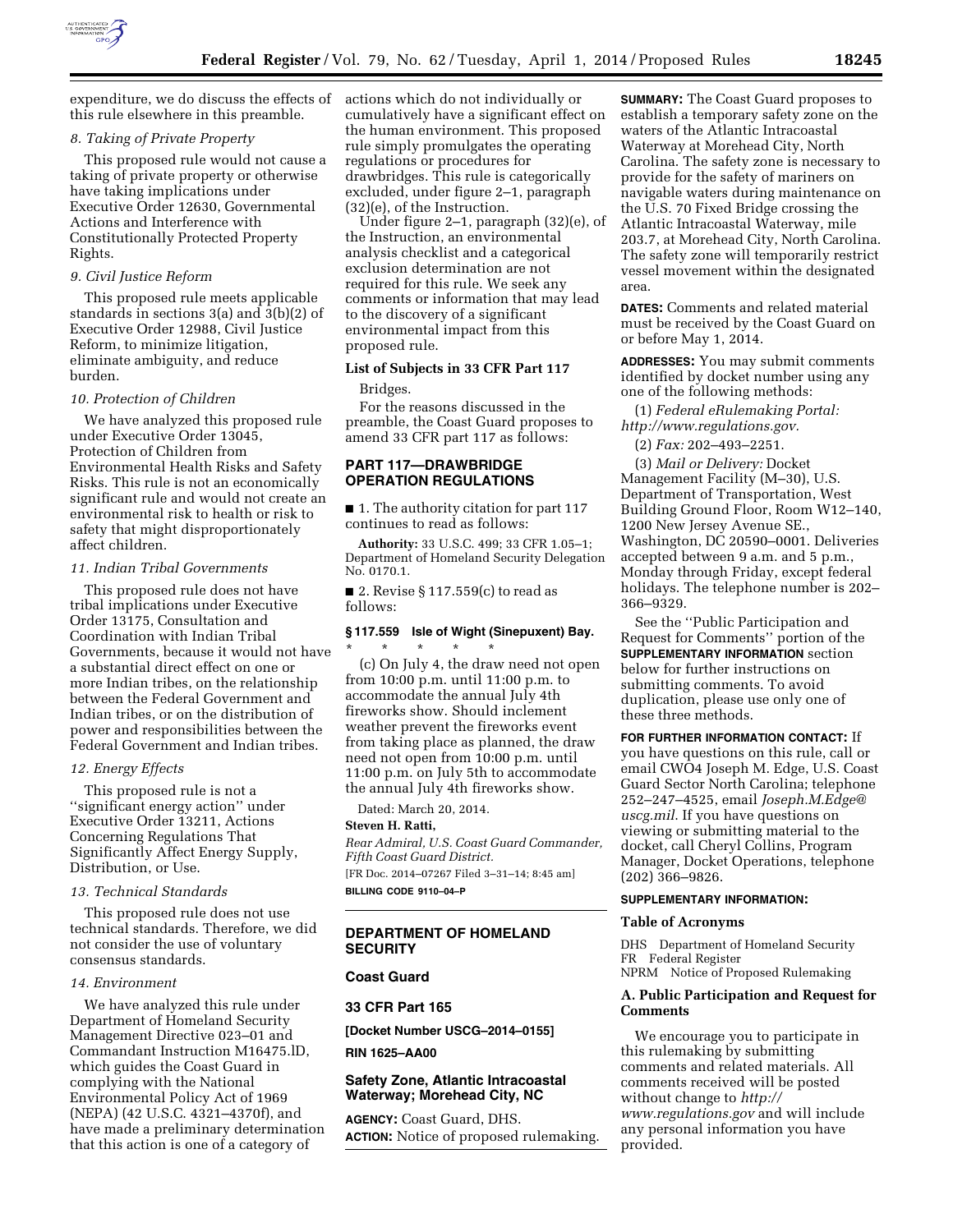## *1. Submitting Comments*

If you submit a comment, please include the docket number for this rulemaking, indicate the specific section of this document to which each comment applies, and provide a reason for each suggestion or recommendation. You may submit your comments and material online at *[http://](http://www.regulations.gov) [www.regulations.gov](http://www.regulations.gov)*, or by fax, mail, or hand delivery, but please use only one of these means. If you submit a comment online, it will be considered received by the Coast Guard when you successfully transmit the comment. If you fax, hand deliver, or mail your comment, it will be considered as having been received by the Coast Guard when it is received at the Docket Management Facility. We recommend that you include your name and a mailing address, an email address, or a telephone number in the body of your document so that we can contact you if we have questions regarding your submission.

To submit your comment online, go to *<http://www.regulations.gov>*, type the docket number [USCG–2014–0155] in the ''SEARCH'' box and click ''SEARCH.'' Click on ''Submit a Comment'' on the line associated with this rulemaking.

If you submit your comments by mail or hand delivery, submit them in an unbound format, no larger than  $8\frac{1}{2}$  by 11 inches, suitable for copying and electronic filing. If you submit comments by mail and would like to know that they reached the Facility, please enclose a stamped, self-addressed postcard or envelope. We will consider all comments and material received during the comment period and may change the rule based on your comments.

### *2. Viewing Comments and Documents*

To view comments, as well as documents mentioned in this preamble as being available in the docket, go to *<http://www.regulations.gov>*, type the docket number (USCG–2014–0155) in the ''SEARCH'' box and click ''SEARCH.'' Click on Open Docket Folder on the line associated with this rulemaking. You may also visit the Docket Management Facility in Room W12–140 on the ground floor of the Department of Transportation West Building, 1200 New Jersey Avenue SE., Washington, DC 20590, between 9 a.m. and 5 p.m., Monday through Friday, except Federal holidays.

### *3. Privacy Act*

Anyone can search the electronic form of comments received into any of

our dockets by the name of the individual submitting the comment (or signing the comment, if submitted on behalf of an association, business, labor union, etc.). You may review a Privacy Act notice regarding our public dockets in the January 17, 2008, issue of the **Federal Register** (73 FR 3316).

#### *4. Public Meeting*

We do not now plan to hold a public meeting. But you may submit a request for one, using one of the methods specified under **ADDRESSES**. Please explain why you believe a public meeting would be beneficial. If we determine that one would aid this rulemaking, we will hold one at a time and place announced by a later notice in the **Federal Register**.

#### **B. Basis and Purpose**

North Carolina Department of Transportation has awarded a contract to FREYSSINET, INC of Sterling, Virginia to perform bridge maintenance on the U.S. 70 Fixed Bridge crossing the Atlantic Intracoastal Waterway, mile 203.7, at Morehead City, North Carolina. Concrete demolition, repair, shotcreting work and bridge bearing repair is scheduled to commence on July 19, 2014, with a completion date of April 25, 2015. The contractor will utilize a 40 foot by 60 foot barge as a work platform and for equipment staging. This safety zone will provide a safety buffer to transiting vessels as bridge repairs present potential hazards to mariners and property due to reduced horizontal clearance. Due to the need to protect mariners from the hazards associated with the bridge maintenance, vessel traffic will be temporarily restricted from transiting within the area. In addition, during this period the Coast Guard will require a two hour notification to the work supervisor for passage through the U.S. 70 Fixed Bridge along the Atlantic Intracoastal Waterway, mile 203.7, Morehead City, North Carolina. The bridge notification requirement will apply during the maintenance period for vessels requiring a horizontal clearance of greater than 40 feet.

#### **C. Discussion of Proposed Rule**

The proposed temporary safety zone will encompass the waters directly under the U.S. 70 Fixed Bridge crossing the Atlantic Intracoastal Waterway, mile 203.7, at Morehead City, North Carolina (34°43′16″ N, 076°41′37″ W). In the interest of public safety, general navigation within the safety zone will be restricted during the specified date and times. Except for vessels authorized by the Coast Guard Captain of the Port

or his representative, no person or vessel may enter or remain in the regulated area. All vessels transiting this section of the waterway requiring a horizontal clearance of greater than 40 feet will be required to make a two hour advance notification to the work supervisor while the safety zone is in effect. This zone will be in effect daily, 11 p.m. until 5 a.m., from July 19, 2014 through April 25, 2015.

#### **D. Regulatory Analyses**

We developed this proposed rule after considering numerous statutes and executive orders related to rulemaking. Below we summarize our analyses based on a number of these statutes or executive orders.

### *1. Regulatory Planning and Review*

This proposed rule is not a significant regulatory action under section 3(f) of Executive Order 12866, Regulatory Planning and Review, as supplemented by Executive Order 13563, Improving Regulation and Regulatory Review, and does not require an assessment of potential costs and benefits under section 6(a)(3) of Executive Order 12866 or under section 1 of Executive Order 13563. The Office of Management and Budget has not reviewed it under those Orders. This rule does not restrict traffic from transiting the designated portion of the Atlantic Intracoastal Waterway, it imposes a two hour notification to ensure the waterway is clear of impediment to allow passage to vessels requiring a horizontal clearance of greater than 40 feet.

#### *2. Impact on Small Entities*

The Regulatory Flexibility Act of 1980 (RFA), 5 U.S.C. 601–612, as amended, requires federal agencies to consider the potential impact of regulations on small entities during rulemaking. The term ''small entities'' comprises small businesses, not-for-profit organizations that are independently owned and operated and are not dominant in their fields, and governmental jurisdictions with populations of less than 50,000. The Coast Guard certifies under 5 U.S.C. 605(b) that this proposed rule will not have a significant economic impact on a substantial number of small entities.

This proposed rule would affect the following entities, some of which may be small entities: the owners or operators of commercial tug and barge companies, recreational and commercial fishing vessels intending to transit the specified portion of Atlantic Intracoastal Waterway, 11 p.m. until 5 a.m., from July 19, 2014 through April 25, 2015.

This safety zone would not have a significant economic impact on a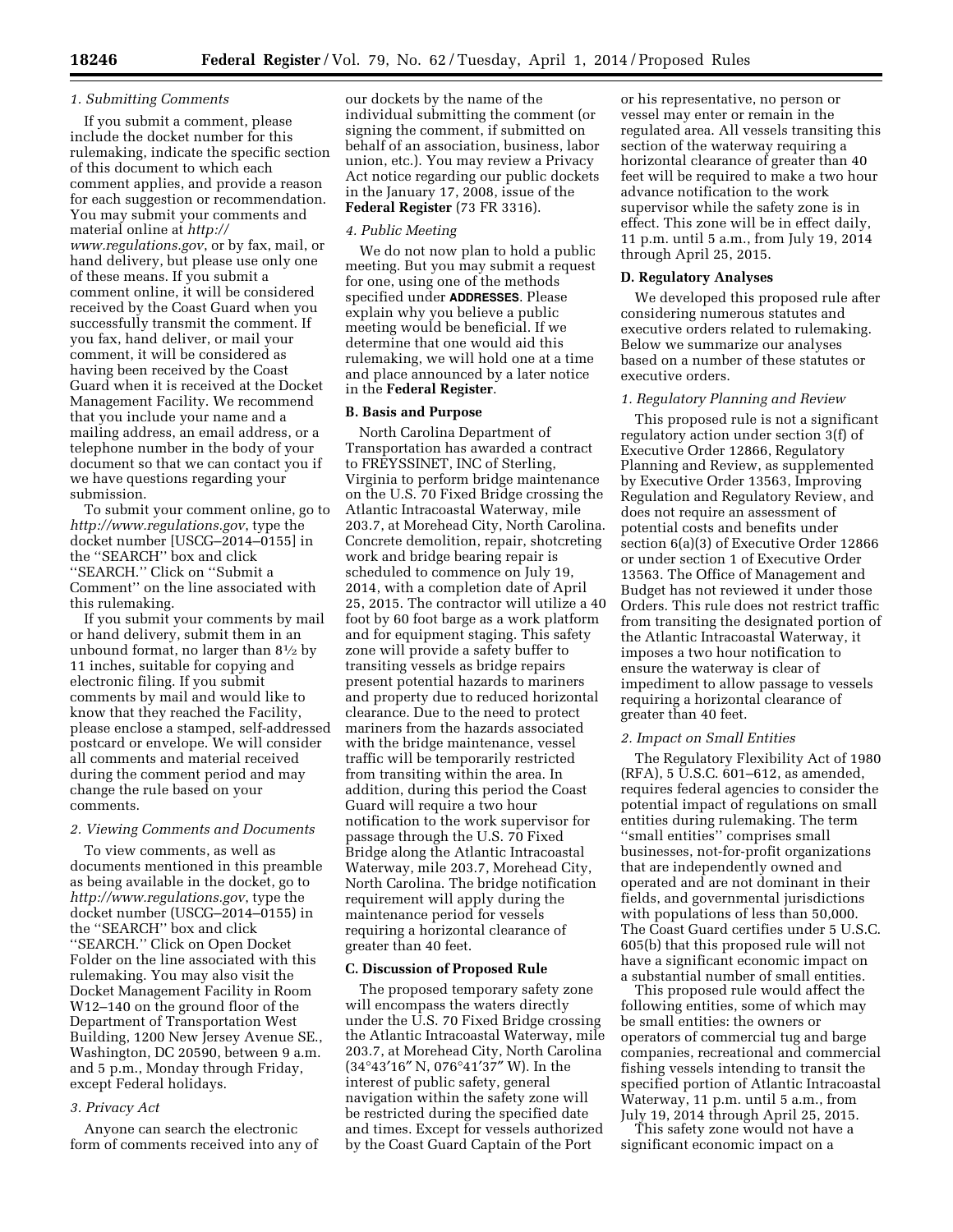substantial number of small entities for the following reasons. Although the safety zone will apply to this section of the Atlantic Intracoastal Waterway, vessel traffic requiring a horizontal clearance of greater than 40 feet will be able to request passage by providing a two hour advanced notification to the work supervisor. All those requiring less than 40 feet may pass at any time. Before the effective period, the Coast Guard will issue maritime advisories widely available to the users of the waterway.

If you think that your business, organization, or governmental jurisdiction qualifies as a small entity and that this rule would have a significant economic impact on it, please submit a comment (see **ADDRESSES**) explaining why you think it qualifies and how and to what degree this rule would economically affect it.

### *3. Assistance for Small Entities*

Under section 213(a) of the Small Business Regulatory Enforcement Fairness Act of 1996 (Pub. L. 104–121), we want to assist small entities in understanding this proposed rule. If the rule would affect your small business, organization, or governmental jurisdiction and you have questions concerning its provisions or options for compliance, please contact the person listed in the **FOR FURTHER INFORMATION CONTACT**, above. The Coast Guard will not retaliate against small entities that question or complain about this proposed rule or any policy or action of the Coast Guard.

## *4. Collection of Information*

This proposed rule will not call for a new collection of information under the Paperwork Reduction Act of 1995 (44 U.S.C. 3501–3520.).

#### *5. Federalism*

A rule has implications for federalism under Executive Order 13132, Federalism, if it has a substantial direct effect on the States, on the relationship between the national government and the States, or on the distribution of power and responsibilities among the various levels of government. We have analyzed this proposed rule under that Order and determined that this rule does not have implications for federalism.

### *6. Protest Activities*

The Coast Guard respects the First Amendment rights of protesters. Protesters are asked to contact the person listed in the **FOR FURTHER INFORMATION CONTACT** section to coordinate protest activities so that your message can be received without jeopardizing the safety or security of people, places or vessels.

### *7. Unfunded Mandates Reform Act*

The Unfunded Mandates Reform Act of 1995 (2 U.S.C. 1531–1538) requires Federal agencies to assess the effects of their discretionary regulatory actions. In particular, the Act addresses actions that may result in the expenditure by a State, local, or tribal government, in the aggregate, or by the private sector of \$100,000,000 (adjusted for inflation) or more in any one year. Though this proposed rule would not result in such an expenditure, we do discuss the effects of this rule elsewhere in this preamble.

### *8. Taking of Private Property*

This proposed rule would not cause a taking of private property or otherwise have taking implications under Executive Order 12630, Governmental Actions and Interference With Constitutionally Protected Property Rights.

### *9. Civil Justice Reform*

This proposed rule meets applicable standards in sections 3(a) and 3(b)(2) of Executive Order 12988, Civil Justice Reform, to minimize litigation, eliminate ambiguity, and reduce burden.

## *10. Protection of Children From Environmental Health Risks*

We have analyzed this proposed rule under Executive Order 13045, Protection of Children From Environmental Health Risks and Safety Risks. This rule is not an economically significant rule and would not create an environmental risk to health or risk to safety that might disproportionately affect children.

## *11. Indian Tribal Governments*

This proposed rule does not have tribal implications under Executive Order 13175, Consultation and Coordination with Indian Tribal Governments, because it would not have a substantial direct effect on one or more Indian tribes, on the relationship between the Federal Government and Indian tribes, or on the distribution of power and responsibilities between the Federal Government and Indian tribes.

#### *12. Energy Effects*

This proposed rule is not a ''significant energy action'' under Executive Order 13211, Actions Concerning Regulations That Significantly Affect Energy Supply, Distribution, or Use.

#### *13. Technical Standards*

This proposed rule does not use technical standards. Therefore, we did not consider the use of voluntary consensus standards.

### *14. Environment*

We have analyzed this proposed rule under Department of Homeland Security Management Directive 023–01 and Commandant Instruction M16475.lD, which guide the Coast Guard in complying with the National Environmental Policy Act of 1969 (NEPA) (42 U.S.C. 4321–4370f), and have made a preliminary determination that this action is one of a category of actions that do not individually or cumulatively have a significant effect on the human environment. This proposed rule involves the establishment of a temporary safety zone. This rule is categorically excluded from further review under paragraph 34(g) of Figure 2–1 of the Commandant Instruction. A preliminary environmental analysis checklist supporting this determination and a Categorical Exclusion Determination are available in the docket where indicated under **ADDRESSES**. We seek any comments or information that may lead to the discovery of a significant environmental impact from this proposed rule.

## **List of Subjects in 33 CFR Part 165**

Harbors, Marine safety, Navigation (water), Reporting and recordkeeping requirements, Security measures, Waterways.

For the reasons discussed in the preamble, the Coast Guard proposes to amend 33 CFR part 165 as follows:

## **PART 165—REGULATED NAVIGATION AREAS AND LIMITED ACCESS AREAS**

■ 1. The authority citation for part 165 continues to read as follows:

**Authority:** 33 U.S.C. 1231; 46 U.S.C. Chapter 701, 3306, 3703; 50 U.S.C. 191, 195; 33 CFR 1.05–1, 6.04–1, 6.04–6, 160.5; Pub. L. 107–295, 116 Stat. 2064; Department of Homeland Security Delegation No. 0170.1.

■ 2. Add temporary § 165.T05–0155 to read as follows:

## **§ 165.T05–0155 Safety Zone, Atlantic Intracoastal Waterway; Morehead City, NC.**

(a) Regulated Area. The following area is a safety zone: This zone includes the waters directly under and 100 yards either side of the U.S. 70 Fixed Bridge crossing the Atlantic Intracoastal Waterway, mile 203.7, at Morehead City, North Carolina (34°43′16″ N, 076°41′37″ W).

(b) Regulations. The general safety zone regulations found in 33 CFR